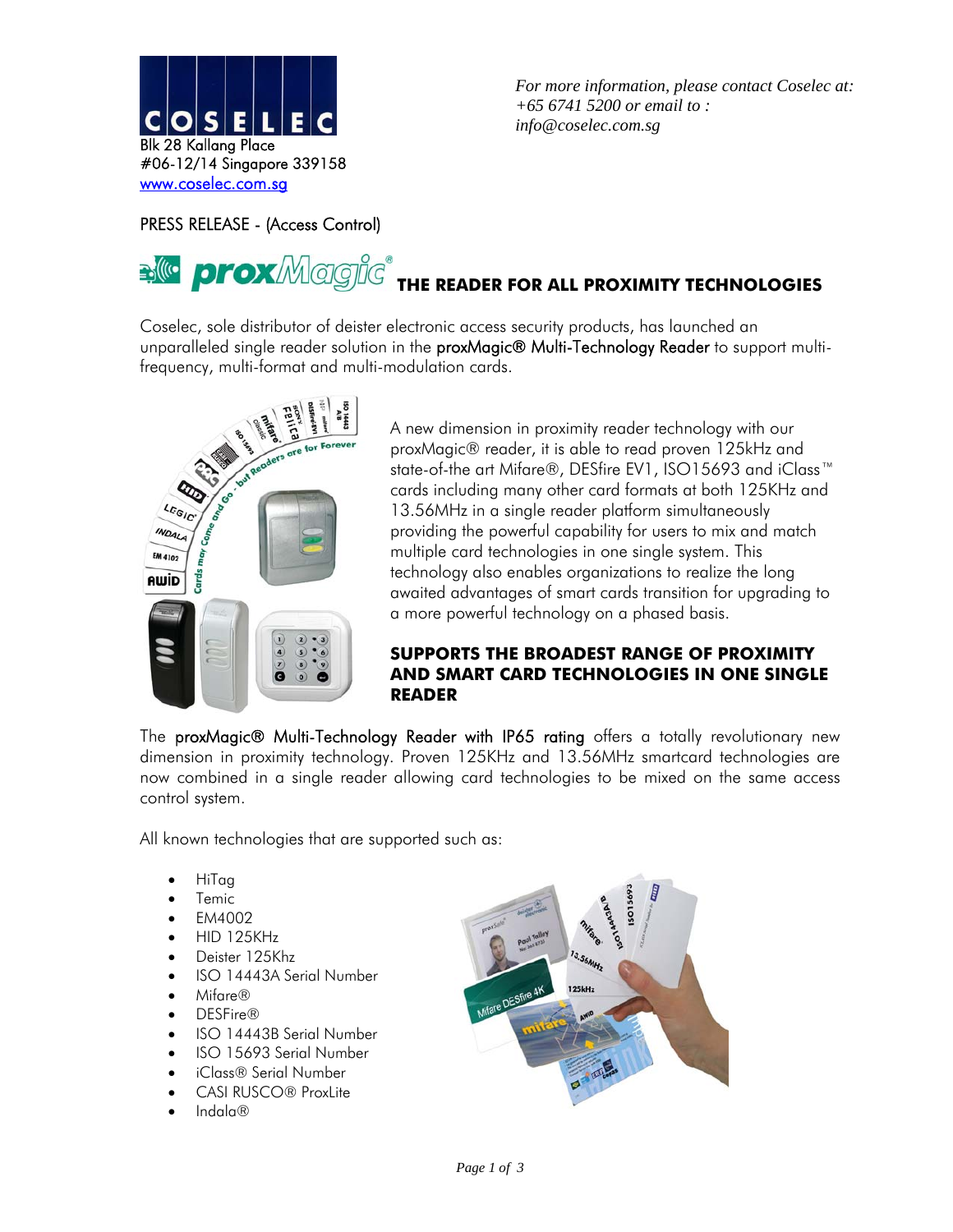The proxMagic<sup>®</sup> Multi-Technology Reader is definitely the ultimate dream comes true reader solution offering flexible approach for supporting the broadest range of proximity and smart card technologies in the industry.

This new breakthrough **proxMagic® Multi-Technology Reader** is most ideal for situations where a customer has an existing card population but also needs to upgrade or implement multifunction secure smartcard technologies on the same access control system without compromising on costs, integration, inter-operability and security. It also allows any organization to transit their card technology from low security to high security applications.

# **INNOVATIVE SOLUTION BEHIND THE PROXMAGIC® MULTI-TECHNOLOGY READER**

The proxMagic® Multi-Technology Reader with its innovative technology, provides the powerful capability to mix and match multiple card technologies in a single reader. Through this innovation, the company gets to retain their old existing cards, flexibility in upgrading to their own choice card technology and minimize system reconfigurations.

Imagine the following situations commonly faced in the industry such as in the case of:

- (a) Corporate Mergers/Acquisitions;
- (b) Multi-tenants with different card technologies within a building; and
- (c) Transition from old technology to newer ones.

## (a) Corporate Mergers/Acquisitions



As companies merge, the variety of proximity access card systems that exist can cause major headaches for security and IT staff. The new proxMagic® Multi-Technology Reader allow corporations to maintain the existing universe of disparate proximity cards because the reader is able to read formats from multiple manufacturers.

# (b) Multi-Tenants within a Building



In the case of multi-tenants within a building, commonly faced challenge for a Building Manager would be how to allow the different tenants with different card technologies to access to the Building without compromising on its security requirements. With proxMagic® Multi-Technology Reader, the challenge is easily overcome as it solves the problem by allowing the tenants to continue using their access cards as the reader can read the broadest range of proximity and smart cards in the industry.